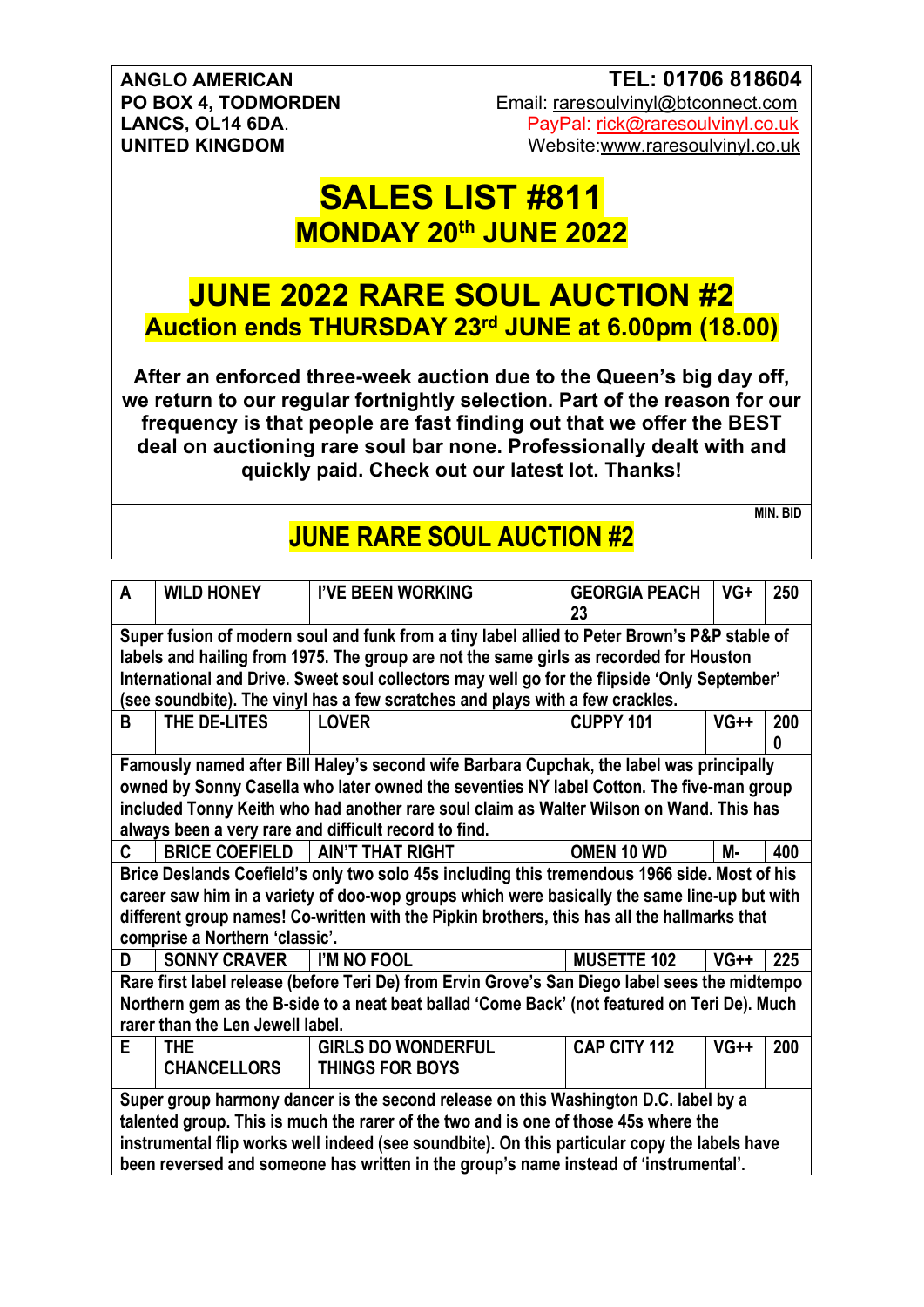| F          | <b>DANA VALERY</b>                                                                                                                                                                        | YOU DON'T KNOW WHERE                                                                                                                                                                                                                                                                          | <b>COLUMBIA 4-</b>      | М-     | 400 |  |
|------------|-------------------------------------------------------------------------------------------------------------------------------------------------------------------------------------------|-----------------------------------------------------------------------------------------------------------------------------------------------------------------------------------------------------------------------------------------------------------------------------------------------|-------------------------|--------|-----|--|
|            |                                                                                                                                                                                           | <b>YOUR INTEREST LIES</b>                                                                                                                                                                                                                                                                     | 44004 WD                |        |     |  |
|            | condition too.                                                                                                                                                                            | The first copy we've had of this thunderous treatment of a Paul Simon song in quite a while<br>and still guaranteed to pack any dancefloor. Born Fausta Dana Galli in Italy the singer had a<br>reasonable flirtation with American soul music in the late sixties. Difficult to find in good |                         |        |     |  |
| G          | <b>FELIX THOMAS</b>                                                                                                                                                                       | TITLE MESSAGE TO A LONELY<br><b>GIRL</b>                                                                                                                                                                                                                                                      | <b>UNISKY 000</b>       | $VG++$ | 600 |  |
|            |                                                                                                                                                                                           | Very obscure and rare dancer that has two strange things about it. Firstly, we are convinced                                                                                                                                                                                                  |                         |        |     |  |
|            |                                                                                                                                                                                           | that the song title has simply duplicated written instructions and it should read 'Message To                                                                                                                                                                                                 |                         |        |     |  |
|            |                                                                                                                                                                                           | A Lonely Girl'. Secondly, label number - very unusual to go triple zero! All of which obscures                                                                                                                                                                                                |                         |        |     |  |
|            |                                                                                                                                                                                           | a very good record with a great deep flipside. Strong VG++ incidentally.                                                                                                                                                                                                                      |                         |        |     |  |
| H          | <b>JOHN PARKER</b>                                                                                                                                                                        | <b>JUST A THING CALLED LOVE</b>                                                                                                                                                                                                                                                               | <b>BRUNSWICK</b>        | М-     | 200 |  |
|            |                                                                                                                                                                                           |                                                                                                                                                                                                                                                                                               | 55427 D                 |        |     |  |
|            |                                                                                                                                                                                           | After years of living in the shadows, this Brunswick 45 has garnered considerable demand.                                                                                                                                                                                                     |                         |        |     |  |
|            |                                                                                                                                                                                           | Nothing is known of the singer and very little about producer/co-writer Sam Stewart or co-<br>writer Fred Batts. We can relate that this has never been a common record and lovers of Deep                                                                                                    |                         |        |     |  |
|            |                                                                                                                                                                                           | Soul may well go for the slow side 'A Big Mistake' (which has a tiny bit of writing on our                                                                                                                                                                                                    |                         |        |     |  |
| copy).     |                                                                                                                                                                                           |                                                                                                                                                                                                                                                                                               |                         |        |     |  |
|            | <b>MOSES SMITH</b>                                                                                                                                                                        | THE GIRL ACROSS THE<br><b>STREET</b>                                                                                                                                                                                                                                                          | <b>DIONN 508</b>        | $VG++$ | 200 |  |
|            |                                                                                                                                                                                           | A genuine issue copy - and its much rarer than folks think due to the reissue being oft-touted                                                                                                                                                                                                |                         |        |     |  |
|            |                                                                                                                                                                                           | as the original. It's easy to tell the difference. Like the black and white promo, the original has                                                                                                                                                                                           |                         |        |     |  |
|            |                                                                                                                                                                                           | a shiny label and letters 'A' 'BF' and 'LW' in the deadwax as well as the matrix number.                                                                                                                                                                                                      |                         |        |     |  |
| J          | <b>VIVIAN JONES</b>                                                                                                                                                                       | <b>MONEY CAN'T BUY MY LOVE</b>                                                                                                                                                                                                                                                                | <b>LARK 102</b>         | VG+    | 900 |  |
|            |                                                                                                                                                                                           | Also recorded as Vivian Collins, this James Brown-inspired Lark 45 has reached lofty heights                                                                                                                                                                                                  |                         |        |     |  |
|            |                                                                                                                                                                                           | on upfront dancefloors in recent years. Not overtly Detroit in feel but it is from the Motor City                                                                                                                                                                                             |                         |        |     |  |
|            |                                                                                                                                                                                           | and quite likely features the Funk Brothers on instrumentation. Tiny label tear on the flipside                                                                                                                                                                                               |                         |        |     |  |
| 'Crying'.  |                                                                                                                                                                                           |                                                                                                                                                                                                                                                                                               |                         |        |     |  |
| K          | <b>FRANKIE</b><br><b>ZHIVAGO YOUNG</b>                                                                                                                                                    | <b>SOMEBODY STOLE MY LOVE</b>                                                                                                                                                                                                                                                                 | <b>ULTRA</b>            | $VG++$ | 300 |  |
|            |                                                                                                                                                                                           | We would say that this was an original test press from the Jamaican Ultra record label,                                                                                                                                                                                                       |                         |        |     |  |
|            |                                                                                                                                                                                           | however, a full label for the instrumental 'Part 2' is on the other side and certifies the disc as                                                                                                                                                                                            |                         |        |     |  |
|            |                                                                                                                                                                                           | original. A lovely modern soul litter from a good Bahamian singer, and a disc we have only                                                                                                                                                                                                    |                         |        |     |  |
|            | ever had here once before.                                                                                                                                                                |                                                                                                                                                                                                                                                                                               |                         |        |     |  |
| L          | <b>CHARLES</b><br><b>BRIMMER</b>                                                                                                                                                          | THE FEELING IS IN MY HEART                                                                                                                                                                                                                                                                    | <b>BROADMOOR</b><br>201 | $VG++$ | 350 |  |
|            |                                                                                                                                                                                           | One of the finest New Orleans soul singers gives us one of his finest outings and a quite                                                                                                                                                                                                     |                         |        |     |  |
|            |                                                                                                                                                                                           | exceptional piece of crossover soul which proves how right we were to accept slower and                                                                                                                                                                                                       |                         |        |     |  |
|            |                                                                                                                                                                                           | sophisticated tempos back in the late 80s when 'crossover' first made its mark. Tremendous                                                                                                                                                                                                    |                         |        |     |  |
|            | slow flipside 'Mr. Teardrops'.                                                                                                                                                            |                                                                                                                                                                                                                                                                                               |                         |        |     |  |
| М          | <b>WILLIE TEE</b>                                                                                                                                                                         | <b>FIRST TASTE OF HURT</b>                                                                                                                                                                                                                                                                    | <b>GATUR 509</b>        | $VG++$ | 300 |  |
|            |                                                                                                                                                                                           | Rivalling the above Mr Brimmer in the Crescent City must be the great Wilson John                                                                                                                                                                                                             |                         |        |     |  |
|            |                                                                                                                                                                                           | Turbinton. A massive career over 20 years from '62 featured many prime soul moments. 'First                                                                                                                                                                                                   |                         |        |     |  |
|            |                                                                                                                                                                                           | Taste Of Hurt' would have been one of these. Released twice, this release has 'Funky, Funky                                                                                                                                                                                                   |                         |        |     |  |
|            |                                                                                                                                                                                           | Twist' on the flipside, in itself a great track with a fantastic groove.                                                                                                                                                                                                                      |                         |        |     |  |
| N          | <b>HERB WARD</b>                                                                                                                                                                          | <b>HONEST TO GOODNESS</b>                                                                                                                                                                                                                                                                     | RCA 47-9688 D           | М-     | 300 |  |
|            |                                                                                                                                                                                           | Its almost 10 years (2013) since Herbert McCracken passed away leaving a clutch of treasured                                                                                                                                                                                                  |                         |        |     |  |
|            | 60s soul 45s bearing his stage name. None are better than the fine GWP Production that is<br>featured here. A superb copy with just one tiny mark on the (decent) flipside 'If You Got To |                                                                                                                                                                                                                                                                                               |                         |        |     |  |
|            |                                                                                                                                                                                           |                                                                                                                                                                                                                                                                                               |                         |        |     |  |
| Leave Me'. |                                                                                                                                                                                           |                                                                                                                                                                                                                                                                                               |                         |        |     |  |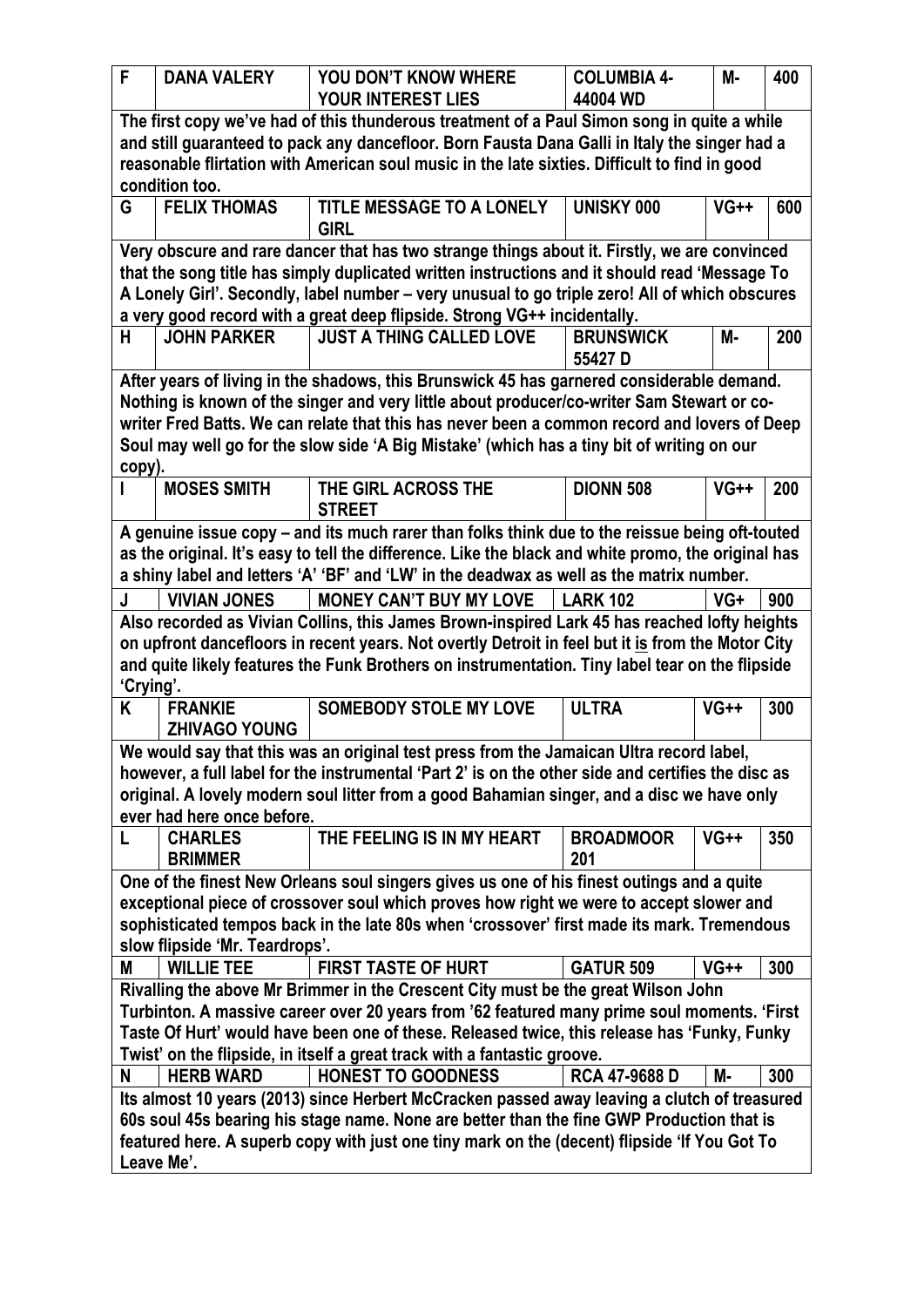| $\mathbf 0$                                                                                                                                                                                                                                                                                                                                                                                            | <b>EXIT</b>                     | <b>I WANNA BE CLOSE TO YOU</b><br>(WHEN IT RAINS)                                                                                                                                                                                                                                           | <b>REX 101 WD</b>  | $VG++$ | 700 |  |
|--------------------------------------------------------------------------------------------------------------------------------------------------------------------------------------------------------------------------------------------------------------------------------------------------------------------------------------------------------------------------------------------------------|---------------------------------|---------------------------------------------------------------------------------------------------------------------------------------------------------------------------------------------------------------------------------------------------------------------------------------------|--------------------|--------|-----|--|
| Rare promo copy of this excellent 1977 dancer. 'B'-side to a typical disco-funk track of the<br>time which might well appeal to many in its own. Yet another label distributed by World Wide<br>out of Nashville and what a story that must be if anyone can get to the bottom of it. Exit were<br>from Houston and two of their four releases pay tribute to American football teams! Strong<br>VG++. |                                 |                                                                                                                                                                                                                                                                                             |                    |        |     |  |
| P                                                                                                                                                                                                                                                                                                                                                                                                      | <b>THE</b><br><b>QUOTATIONS</b> | <b>I DON'T HAVE TO WORRY</b>                                                                                                                                                                                                                                                                | <b>DIVENUS 107</b> | $VG++$ | 250 |  |
|                                                                                                                                                                                                                                                                                                                                                                                                        |                                 | This five-man group from Springfield, MA had but one release in 1967 on Bob Calilli's N.Y.<br>DiVenus imprint, produced by the great Phil Medley. Never really a big play therefore never<br>booted, there is lots of mileage in this particular piece of vinyl. Fantastic ballad flipside. |                    |        |     |  |
| Q                                                                                                                                                                                                                                                                                                                                                                                                      | <b>TASTE OF LOVE</b>            | <b>LOVE MEDITATION</b>                                                                                                                                                                                                                                                                      | T.O.L. 1074        | М-     | 450 |  |
| The fast-growing area of demand for group ballad / sweet soul rare 45s should be served by<br>an auction such as ours and thus far they have proved popular. This auction sees and<br>incredible double-sider from 1975 (the flipside 'Cindy' is also quite excellent). The label is<br>from Ohio and was certainly not to be seen in the UK at the time of release.                                   |                                 |                                                                                                                                                                                                                                                                                             |                    |        |     |  |
| R                                                                                                                                                                                                                                                                                                                                                                                                      | <b>JASON KNIGHT</b>             | <b>OUR LOVE IS GETTING</b><br><b>STRONGER</b>                                                                                                                                                                                                                                               | <b>PYE 17399 D</b> | М-     | 400 |  |
| A Northern Soul UK-only stomper that is almost impossible not to love. Real name Derek<br>Knight, he clearly was a talented singer, but his solo career amounted to this release plus two<br>groups no one ever heard of again. This 1967 release was his swansong. A superb copy on a<br>lovely yellow/black promo.                                                                                   |                                 |                                                                                                                                                                                                                                                                                             |                    |        |     |  |

|                | <b>SECOND PAGE FOCUS</b> |                                          |                                  |    |    |  |  |
|----------------|--------------------------|------------------------------------------|----------------------------------|----|----|--|--|
|                |                          | Every one a classic – no words needed!   |                                  |    |    |  |  |
|                | <b>TAMI LYNN</b>         | I'M GONNA RUN AWAY FROM YOU              | <b>ATCO 6342</b>                 | М- | 15 |  |  |
| $\overline{2}$ | <b>THE TAMS</b>          | <b>HEY GIRL DON'T BOTHER ME</b>          | <b>ABC-PARAMOUNT</b><br>10573 WD | М- | 20 |  |  |
| 3              | <b>THE TAMS</b>          | BE YOUNG, BE FOOLISH, BE<br><b>HAPPY</b> | <b>ABC 11066 WD</b>              | M- | 20 |  |  |
| 4              | THE POETS                | SHE BLEW A GOOD THING                    | <b>SYMBOL 214</b>                | М- | 25 |  |  |
| 5              | THE ELGINS               | <b>HEAVEN MUST HAVE SENT</b><br>YOU      | V.I.P. 25037                     | М- | 10 |  |  |
| 6              | <b>BETTYE SWANN</b>      | <b>MAKE ME YOURS</b>                     | <b>MONEY 126</b>                 | М- | 10 |  |  |
| $\overline{7}$ | THE VELVELETTES          | <b>NEEDLE IN A HAYSTACK</b>              | V.I.P. 25007                     | М- | 15 |  |  |
| 8              | <b>J.J. BARNES</b>       | <b>REAL HUMDINGER</b>                    | RIC-TIC 110                      | M- | 20 |  |  |
| 9              | <b>FRANKI VALLI</b>      | <b>YOU'RE READY NOW</b>                  | <b>SMASH 2037</b>                | M- | 15 |  |  |
| 10             | <b>RADIANTS</b>          | <b>HOLD ON</b>                           | <b>CHESS 2037</b>                | M- | 10 |  |  |

| <b>NORTHERN RARITIES</b> |                                                  |  |                            |                       |  |    |     |
|--------------------------|--------------------------------------------------|--|----------------------------|-----------------------|--|----|-----|
| 11                       | THE TOPICS                                       |  | <b>SHE'S SO FINE</b>       | <b>CARNIVAL 520 D</b> |  | M- | 150 |
|                          | Genuine original promo with fine, legible, text. |  |                            |                       |  |    |     |
| 12                       | <b>CARSTAIRS</b>                                 |  | <b>HE WHO PICKS A ROSE</b> | <b>OKEH 4-7329 WD</b> |  | M- | 150 |
| 13                       | <b>VIRGIL MURRAY'S</b><br><b>TOMORROW'S</b>      |  | <b>I STILL CARE</b>        | <b>AIRTOWN 015</b>    |  | М- | 100 |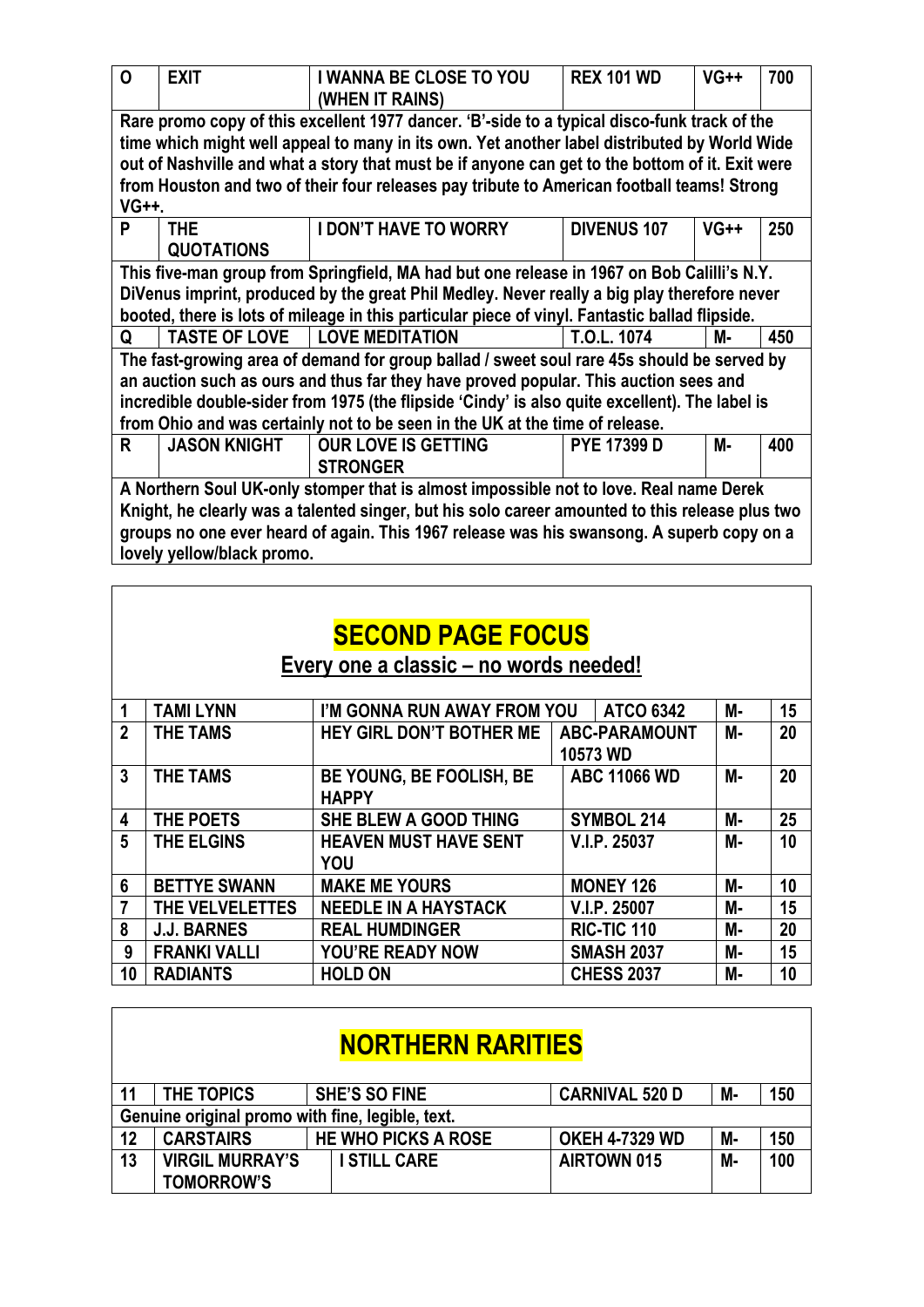| 14              |                                                     | DEE DEE SHARP   WHAT KIND OF LADY                  | <b>GAMBLE 219 WD</b>              | $VG++$    | 150 |  |  |
|-----------------|-----------------------------------------------------|----------------------------------------------------|-----------------------------------|-----------|-----|--|--|
|                 | Rare white promo, slight water damage on the label. |                                                    |                                   |           |     |  |  |
| 15              | <b>THE</b><br><b>FASCINATIONS</b>                   | <b>GIRLS ARE OUT TO GET YOU</b>                    | <b>MAYFIELD 7714</b>              | <b>M-</b> | 40  |  |  |
| 16              | THE WANDERERS                                       | <b>SOMEBODY ELSE'S</b><br><b>SWEETHEART</b>        | <b>CUB 9099 D</b>                 | <b>M-</b> | 60  |  |  |
| 17              | <b>MARY SAENZ</b>                                   | <b>WOULD SHE DO THAT FOR</b><br>YOU                | <b>BIG BEN 1001 D</b>             | <b>M-</b> | 40  |  |  |
| 18              | <b>CARL CARLTON</b>                                 | <b>NOTHIN' NO SWEETER THAN</b><br><b>LOVE</b>      | <b>GOLDEN WORLD</b><br>23         | <b>M-</b> | 150 |  |  |
|                 | Yellow issue.                                       |                                                    |                                   |           |     |  |  |
| 19              | <b>THE SHOWMEN</b>                                  | <b>OUR LOVE WILL GROW</b>                          | <b>SWAN 4219</b>                  | <b>M-</b> | 250 |  |  |
| 20              | <b>DORIS TROY</b>                                   | I'LL DO ANYTHING                                   | <b>CALLA 114</b>                  | $VG++$    | 150 |  |  |
| 21              | <b>CODY MICHAELS</b>                                | <b>SEVEN DAYS FIFTY TWO</b><br><b>WEEKS</b>        | <b>MERBEN 107</b>                 | М-        | 150 |  |  |
| 22              | <b>ARCHIE BELL &amp;</b><br>THE DRELLS              | <b>HERE I GO AGAIN</b>                             | <b>ATLANTIC 2693</b><br><b>WD</b> | $VG++$    | 25  |  |  |
|                 | Original 1969 promo copy with flipside.             |                                                    |                                   |           |     |  |  |
| 23              | <b>LORRAINE</b><br><b>RUDOLPH</b>                   | <b>KEEP COMING BACK FOR</b><br><b>MORE</b>         | <b>JET STREAM 817</b>             | <b>M-</b> | 150 |  |  |
| 24              | <b>AL KENT</b>                                      | THE WAY YOU BEEN ACTING<br><b>LATELY</b>           | <b>RIC TIC 123</b>                | <b>M-</b> | 80  |  |  |
| 25              | <b>ROY HAMILTON</b>                                 | <b>CRACKIN' UP OVER YOU</b>                        | <b>RCA VICTOR</b><br>47-8960 WD   | $VG++$    | 200 |  |  |
| 26              | <b>DAVID COLEMAN</b>                                | <b>DROWN MY HEART</b>                              | <b>BARRY! 1013 WD</b>             | $M -$     | 300 |  |  |
| 27              | <b>TINA FLORENCE</b>                                | <b>TOO MUCH FOR ME, BABY</b>                       | <b>APT 25078 WD</b>               | M-        | 40  |  |  |
| 28              | <b>THE</b><br><b>INCREDIBLES</b>                    | THERE'S NOTHING ELSE TO<br><b>SAY</b>              | <b>AUDIO ARTS</b><br>60,006 WD    | $VG++$    | 135 |  |  |
|                 | Rare promo copy.                                    |                                                    |                                   |           |     |  |  |
| 29              | THE FOUR SONICS                                     | <b>WHERE ARE YOU</b>                               | <b>TRIPLE 'B' 0002</b>            | M-        | 60  |  |  |
| 30              | <b>THELMA HOUSTON</b>                               | <b>BABY MINE</b>                                   | <b>CAPITOL 5767</b>               | М-        | 250 |  |  |
|                 | Rarer yellow/orange issue copy.                     |                                                    |                                   |           |     |  |  |
| 31              |                                                     | <b>MARKE JACKSON   I'LL NEVER FORGET YOU</b>       | <b>JAMIE 1357 WD</b>              | $VG++$    | 125 |  |  |
| 32              | THE SUPREMES                                        | <b>RUN, RUN, RUN</b>                               | <b>MOTOWN 1054 WD</b>             | M-        | 40  |  |  |
| 33              | <b>TAMMI TERRELL</b>                                | THIS OLD HEART OF MINE (IS<br><b>WEAK FOR YOU)</b> | <b>MOTOWN 1138 WD</b>             | М-        | 40  |  |  |
|                 | Nice promo copy.                                    |                                                    |                                   |           |     |  |  |
| 34              | THE FABULOUS PEPS                                   | <b>WITH THESE EYES</b>                             | <b>WEE 3 1001</b>                 | М-        | 70  |  |  |
| 35 <sub>1</sub> | THE DIPLOMATS                                       | <b>HONEST TO GOODNESS</b>                          | <b>MINIT 32006 D</b>              | M-        | 100 |  |  |
| 36              | <b>MADELINE</b><br><b>WILSON</b>                    | <b>DIAL "L" FOR LONELY</b>                         | SAMAR 115 D                       | M-        | 125 |  |  |
| 37              | <b>BIRDIE GREEN</b>                                 | <b>HOW COME</b>                                    | <b>END 1117 WD</b>                | M-        | 85  |  |  |
| 38              | <b>ALAN BRUCE</b>                                   | <b>I FEEL BETTER</b>                               | <b>GAIT 1443</b>                  | M-        | 100 |  |  |
| 39              | <b>APRIL STEVENS</b>                                | <b>WANTING YOU</b>                                 | <b>MGM 13825</b>                  | M-        | 75  |  |  |
| 40              | <b>EDW. HAMILTON</b><br><b>AND THE ARABIANS</b>     | <b>NOW YOU HAVE TO CRY</b><br><b>ALONE</b>         | <b>LANROD 1605</b>                | М-        | 125 |  |  |
| 41              | <b>JILL HARRIS</b>                                  | YOU REALLY DIDN'T MEAN IT                          | <b>CAPITOL 5363</b>               | M-        | 30  |  |  |
| 42              | <b>JEAN STANBACK</b>                                | I STILL LOVE YOU                                   | PEACOCK 1958 D                    | M-        | 125 |  |  |
| 43              | <b>THE NAKED</b>                                    | THE SHING-A-LING THING                             | <b>RCA VICTOR 47-</b>             | М-        | 80  |  |  |
|                 | <b>TRUTH</b>                                        |                                                    | 9327                              |           |     |  |  |
|                 | Usual story - rare black issue copy.                |                                                    |                                   |           |     |  |  |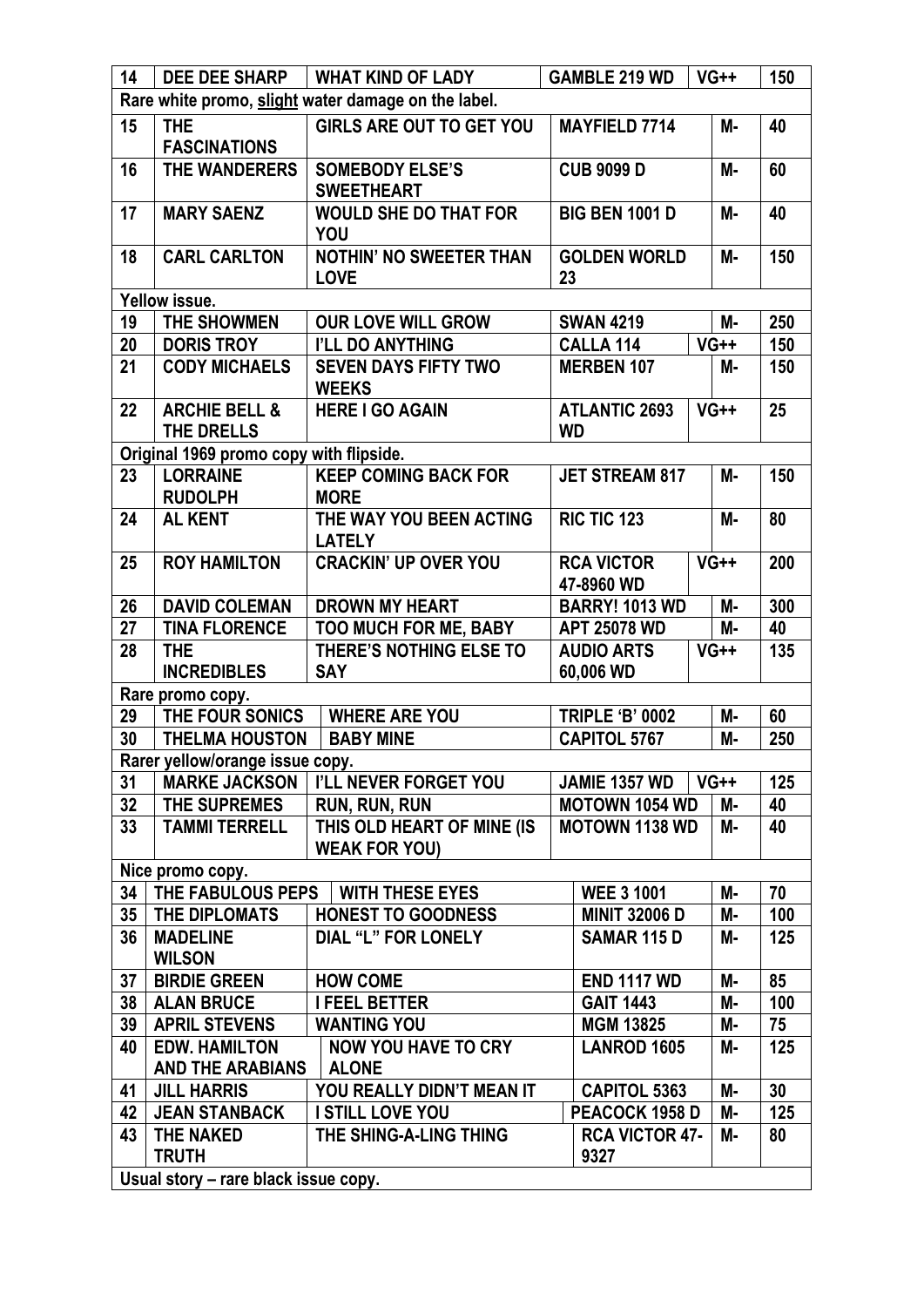| 44                                   | <b>SOUL SEARCHERS</b><br><b>BAND</b>                | <b>SAD SAD STORY</b>                                                                       |  | <b>DART 156</b>                         | М-        | 100 |
|--------------------------------------|-----------------------------------------------------|--------------------------------------------------------------------------------------------|--|-----------------------------------------|-----------|-----|
| 45                                   | <b>BILLY TIRCUIT</b>                                | <b>I WAS A FOOL</b>                                                                        |  | <b>BONATEMP 802 WD</b>                  | М-        | 100 |
| 46                                   | <b>MOSS TOLBERT</b>                                 | <b>MONEY IN MY POCKET</b>                                                                  |  | VEE JAY 558 WD                          | <b>M-</b> | 45  |
| 47                                   | <b>MARVIN L. SIMS</b>                               | <b>NOW I'M IN LOVE WITH YOU</b>                                                            |  | <b>MELLOW 1002</b>                      | M-        | 70  |
| 48                                   | "LITTLE" JOHNNY<br><b>BLAIR</b>                     | <b>MOMMA'S GONE</b>                                                                        |  | <b>HOUSE OF THE</b><br>FOX <sub>5</sub> | М-        | 30  |
| 49                                   | <b>BLACK &amp; BLUE</b>                             | OF ALL THE HEARTS TO BREAK                                                                 |  | <b>GAME 395</b>                         | <b>M-</b> | 40  |
| 50                                   | <b>PAT POWDRILL</b>                                 | <b>DO IT</b>                                                                               |  | DOWNEY 139                              | M-        | 150 |
| 51                                   | <b>JACKIE ROSS</b>                                  | <b>KEEP YOUR CHIN UP</b>                                                                   |  | <b>BRUNSWICK</b>                        | М-        | 50  |
|                                      |                                                     |                                                                                            |  | 55325D                                  |           |     |
| 52                                   | <b>DIANE MINOR</b>                                  | I'M GONNA WALK (RIGHT OUT<br>OF YOUR LIFE)                                                 |  | <b>ISLE CITY 4447</b><br><b>WD</b>      | М-        | 85  |
|                                      | Rare version of the Mickey Lanay tune.              |                                                                                            |  |                                         |           |     |
| 53                                   |                                                     | IKE & TINA TURNER   STAGGER LEE AND BILLY                                                  |  | <b>SUE 139</b>                          | М-        | 75  |
|                                      | Styrene copy with large lettering.                  |                                                                                            |  |                                         |           |     |
| 54                                   | <b>LARRY WILLIAMS &amp;</b><br><b>JOHNNY WATSON</b> | A QUITTER NEVER WINS                                                                       |  | <b>OKEH 4-7274</b>                      | М-        | 40  |
| 55                                   | <b>SAM AND BILL</b>                                 | I'LL TRY                                                                                   |  | <b>DECCA 32143 D</b>                    | <b>M-</b> | 75  |
| 56                                   | <b>BILLY QUARLES</b>                                | <b>BRINGING UP WHAT I'VE DONE</b>                                                          |  | RALLY <sub>501</sub>                    | M-        | 25  |
|                                      |                                                     | <b>WRONG</b>                                                                               |  |                                         |           |     |
| 57                                   | <b>THE</b>                                          | <b>I FEEL STRANGE</b>                                                                      |  | <b>UNITED</b>                           | <b>M-</b> | 70  |
|                                      | <b>WONDERETTES</b>                                  |                                                                                            |  | <b>ARTISTS 944</b>                      |           |     |
| 58                                   | <b>SONNY FISHER</b>                                 | OH LOVE THIS IS SONNY                                                                      |  | TOU-SEA 130 WD                          | М-        | 100 |
| 59                                   | <b>PAUL KELLY</b>                                   | <b>CHILLS AND FEVER</b>                                                                    |  | LLOYD 007                               | <b>M-</b> | 40  |
| 60                                   | <b>RAY SCOTT</b>                                    | THE REAL THING                                                                             |  | <b>DECCA 32186 D</b>                    | M-        | 65  |
| 61                                   | <b>THE MAGICIANS</b>                                | <b>IS IT ALL GONE?</b>                                                                     |  | <b>VILLA 704</b>                        | М-        | 200 |
| 62                                   | <b>EDDIE HOLMAN</b>                                 | <b>I SURRENDER</b>                                                                         |  | <b>ABC 11149</b>                        | <b>M-</b> | 100 |
| 63                                   | <b>LESLIE UGGAMS</b>                                | <b>LOVE IS A GOOD FOUNDATION</b>                                                           |  | SONDAY 6006                             | $VG++$    | 45  |
| 64                                   | THE CITATIONS                                       | (TO WIN THE RACE) KEEP THE<br><b>FAITH</b>                                                 |  | <b>BALLAD 7101</b>                      | М-        | 35  |
| 65                                   | <b>JAMES &amp; BOBBY</b><br><b>PURIFY</b>           | <b>GOODNESS GRACIOUS</b>                                                                   |  | <b>BELL 669 D</b>                       | M-        | 25  |
| 66                                   | THE MARKETTS                                        | <b>STIRRIN' UP SOME SOUL</b>                                                               |  | <b>WARNER BROS.</b><br>5847             | М-        | 35  |
| 67                                   | <b>BOBBY BOYD</b>                                   | <b>WHATCHA' GONNA DO ABOUT IT</b>                                                          |  | <b>BANG 562 WD</b>                      | M-        | 40  |
| 68                                   | THE ESSEX                                           | <b>MOONLIGHT, MUSIC AND YOU</b>                                                            |  | <b>BANG 537 WD</b>                      | M-        | 30  |
| 69                                   | <b>JOAN MOODY</b>                                   | WE MUST BE DOING SOMETHING<br><b>RIGHT</b>                                                 |  | <b>SYLVIA 5007</b>                      | M-        | 30  |
| 70                                   | THE SWEET<br><b>THREE</b>                           | I WOULD IF I COULD                                                                         |  | <b>CAMEO PARKWAY</b><br>463 WD          | М-        | 40  |
| 71                                   | THE PROPHETS                                        | <b>I GOT THE FEVER</b>                                                                     |  | <b>SMASH 2161 D</b>                     | <b>M-</b> | 150 |
| 72                                   | <b>DIANNE BROOKS</b>                                | <b>IN MY HEART</b>                                                                         |  | <b>VERVE</b>                            | M-        | 30  |
|                                      |                                                     |                                                                                            |  | FOLKWAYS5036 D                          |           |     |
| 73                                   | THE AD LIBS                                         | <b>NOTHING WORSE THAN BEING</b><br><b>ALONE</b>                                            |  | SHARE 106 WD                            | М-        | 60  |
|                                      | Lovely white promo copy.                            |                                                                                            |  |                                         |           |     |
| 74 <sup>1</sup>                      | <b>R. DEAN TAYLOR</b>                               | THERE'S A GHOST IN MY HOUSE                                                                |  | V.I.P. 25042                            | $VG++$    | 75  |
|                                      |                                                     | In general, much rarer orig. than is commonly thought. This strange issue copy has 'Ghost' |  |                                         |           |     |
| both sides and is obviously a promo. |                                                     |                                                                                            |  |                                         |           |     |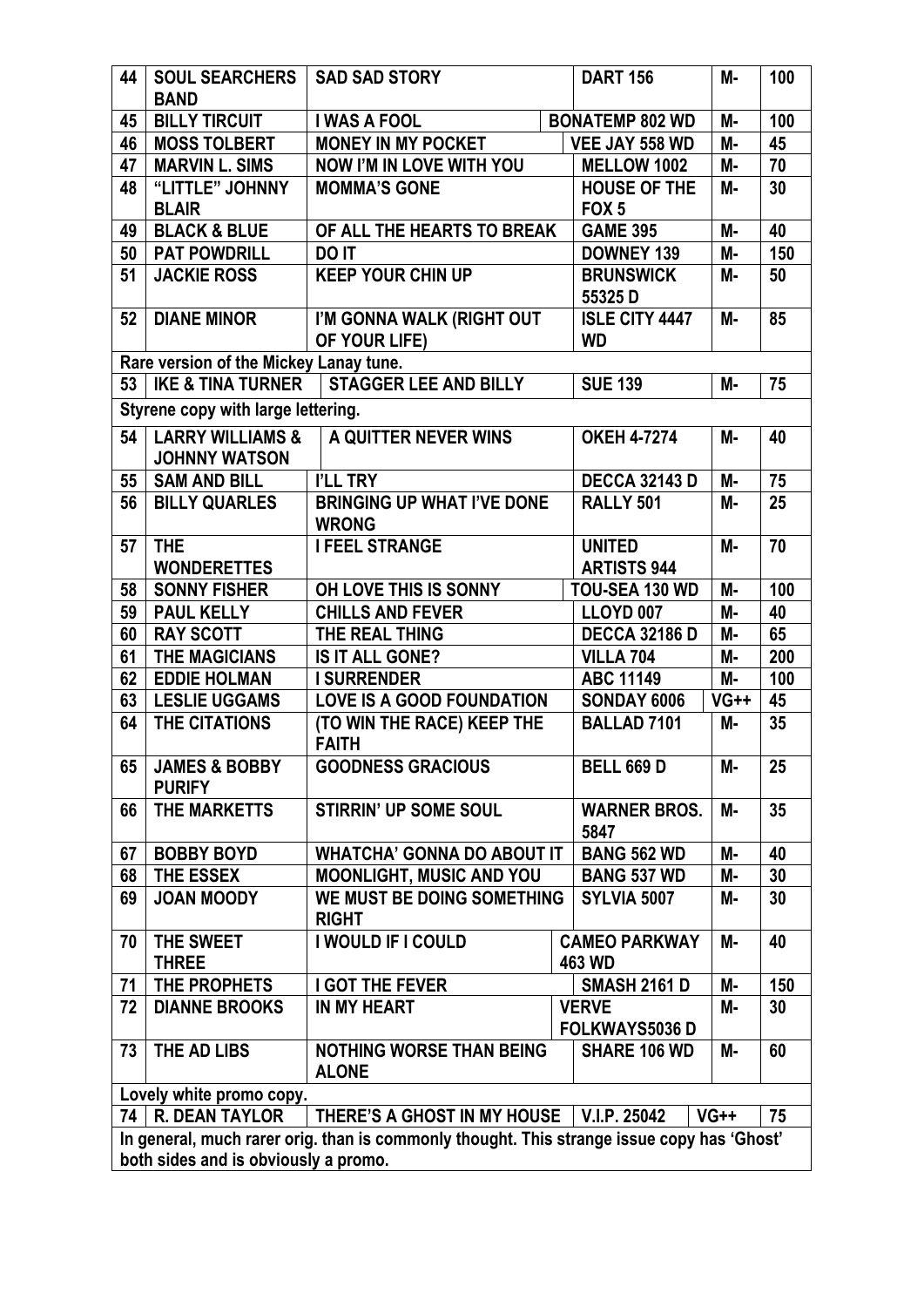## **MODERN / CROSSOVER**

| 75 | <b>LEON THOMAS</b>                                  | $L-O-V-E$                                                                                   | <b>FLYING DUTCHMAN</b><br>26025 WD | М-        | 40 |
|----|-----------------------------------------------------|---------------------------------------------------------------------------------------------|------------------------------------|-----------|----|
| 76 | THE BROTHERS                                        | <b>ARE YOU READY FOR THIS</b>                                                               | <b>RCA VICTOR</b><br>10243         | М-        | 25 |
| 77 | <b>HOLLAND-DOZIER</b>                               | <b>NEW BREED KINDA WOMAN</b>                                                                | <b>INVICTUS 1254 D</b>             | M-        | 70 |
| 78 | <b>MOTIVATIONS</b>                                  | <b>I LOVE YOU</b>                                                                           | <b>EASTBOUND 604</b><br><b>WD</b>  | M-        | 25 |
| 79 | THE DEVASTATING<br><b>AFFAIR</b>                    | <b>MY PLACE</b>                                                                             | <b>MOWEST 5001</b>                 | М-        | 30 |
| 80 | <b>DIFFERENT SHADES</b>                             | <b>SPECIAL LOVE</b>                                                                         | <b>EASTERN 8007</b>                | М-        | 30 |
| 81 | <b>JIMMY DOTSON</b>                                 | <b>HEARTBREAK AVENUE</b>                                                                    | <b>MERCURY 72801 D</b>             | М-        | 40 |
| 82 | <b>GENE DOZIER &amp; THE</b><br><b>UNITED FRONT</b> | <b>GIVE THE WOMEN WHAT THEY</b><br><b>WANT</b>                                              | <b>MERCURY 73603</b><br><b>WD</b>  | М-        | 25 |
| 83 | <b>KEVIN DRINKARD</b>                               | <b>WORLD, WORLD</b>                                                                         | <b>TEEN'S 2001</b>                 | М-        | 25 |
| 84 | THE DYNAMIC TINTS                                   | <b>FALLING IN LOVE</b>                                                                      | <b>TWINIGHT 145</b>                | M-        | 40 |
| 85 | <b>ERIC &amp; THE VIKINGS</b>                       | <b>TIME DON'T WAIT</b>                                                                      | <b>GORDY 7116</b>                  | $VG++$    | 50 |
| 86 | THE ESQUIRES                                        | <b>REACH OUT</b>                                                                            | <b>CAPITOL 2650 D</b>              | М-        | 40 |
| 87 | <b>J. EVANS</b>                                     | <b>SAILOR ON THE GHETTO SEA</b>                                                             | <b>LIBRA 30001</b>                 | M-        | 35 |
| 88 | <b>EVE OF EDEN</b>                                  | <b>PARADE OF A BUNCH OF</b><br><b>FOOLS</b>                                                 | <b>BUDDAH 429 D</b>                | М-        | 15 |
| 89 | <b>FANTASIE</b>                                     | <b>THE COMPOSER</b>                                                                         | X.K.R. III 11101                   | <b>M-</b> | 25 |
| 90 | THE FANTASTIC<br><b>ALEEMS</b>                      | <b>HOOKED ON YOUR LOVE</b>                                                                  | PANORAMA 12024                     | М-        | 30 |
| 91 | <b>KUMANO</b>                                       | I'LL CRY FOR YOU                                                                            | PRELUDE 8010                       | M-        | 15 |
| 92 | <b>FINAL TOUCH</b>                                  | I'M READY TO GIVE UP MY<br><b>LOVE</b>                                                      | <b>EPIC 8-50300</b>                | М-        | 35 |
| 93 | <b>FIVE KEYS ft. RUDY</b><br><b>WEST</b>            | "STOP" WHAT YOUR DOING TO<br><b>ME</b>                                                      | <b>LANDMARK 101</b>                | М-        | 25 |
| 94 | <b>TONY FOX</b>                                     | <b>GIVE IT ALL UP TONIGHT</b>                                                               | <b>EMERALD CITY</b><br>7219        | М-        | 20 |
| 95 | <b>BOBY FRANKLIN</b>                                | <b>THE LADIES CHOICE</b>                                                                    | <b>PARAMOUNT</b><br>0297 WD        | M-        | 30 |
| 96 | <b>SAM FRAZIER, JR.</b>                             | <b>I DON'T WANT ANOTHER LOVE</b><br>(LIKE THE ONE I HAD)                                    | <b>GOODIE TRAIN</b><br>055         | M-        | 15 |
|    |                                                     | Top-rate southern soul dancer from '76. Out of the Hemphill Studios in Birmingham, Alabama. |                                    |           |    |
| 97 | <b>FRESH FLAVOR</b>                                 | <b>WITHOUT YOU BABY, I'M A</b><br><b>LOSER</b>                                              | <b>BUDDAH 442 D</b>                | М-        | 25 |

| 98                   | <b>COUNT ROCKIN'</b>    | <b>BURY THE HATCHET</b>       | <b>BOLD 1006</b>   | M- | 40 |  |  |
|----------------------|-------------------------|-------------------------------|--------------------|----|----|--|--|
|                      | <b>SIDNEY</b>           |                               |                    |    |    |  |  |
| 99                   | <b>EUGENE SMITH and</b> | IN THE DARK                   | <b>WARM UP</b>     | M- | 35 |  |  |
|                      | THE WARM UP BAND        |                               | <b>RECORDS 001</b> |    |    |  |  |
| Canadian label only. |                         |                               |                    |    |    |  |  |
| 100                  | <b>STEVE SOUL</b>       | <b>POPCORN WITH A FEELING</b> | FEDERAL 12551      | М- | 80 |  |  |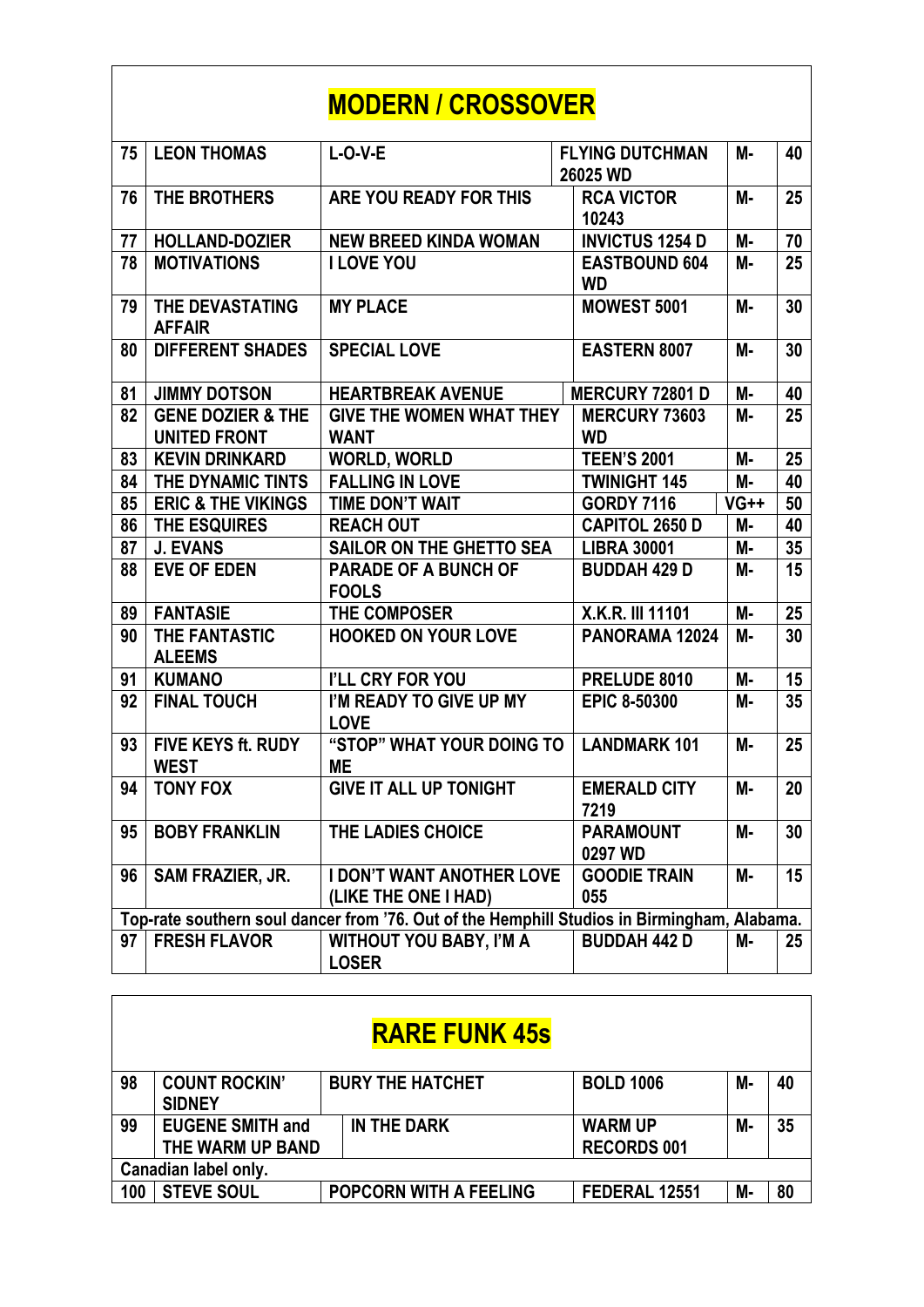| 101 | SOUL BROS. INC.       | PUT IT ON HIM                     | S.B.I. 1001           | М-        | 100 |
|-----|-----------------------|-----------------------------------|-----------------------|-----------|-----|
| 102 | SOUL BROS. INC.       | <b>SOUL TRAIN</b>                 | S.B.I. 1006           | M-        | 100 |
| 103 | THE SOUL CHARGERS     | <b>SOUL CHARGE</b>                | <b>STOP 264</b>       | <b>M-</b> | 100 |
|     | ft. JAMES FOUNTAIN    |                                   |                       |           |     |
| 104 | THE SOUL              | <b>FUNKY SOUL MUSIC</b>           | LIFETIME 1043         | $VG++$    | 100 |
|     | <b>COMMANDERS</b>     |                                   |                       |           |     |
| 105 | THE SOUL              | <b>RIGHT ON, BROTHER - RIGHT</b>  | <b>CAT 2589</b>       | <b>M-</b> | 275 |
|     | <b>CONTROLLERS</b>    | <b>ON</b>                         |                       |           |     |
| 106 | <b>SOUL DUKES</b>     | <b>JELLY FISH</b>                 | <b>HI-WAY 208</b>     | М-        | 175 |
| 107 | <b>SOUL EAST</b>      | <b>FUNKY LADY</b>                 | <b>DELUXE 108 D</b>   | М-        | 30  |
| 108 | THE SOUL              | <b>BAG OF GOODIES</b>             | <b>PZAZZ 021 D</b>    | М-        | 40  |
|     | <b>MACHINE</b>        |                                   |                       |           |     |
| 109 | THE SOUL              | THE HAWK                          | <b>SUSSEX 202</b>     | М-        | 30  |
|     | <b>ROCKERS</b>        |                                   |                       |           |     |
| 110 | THE SOUL SET ft.      | <b>HERE COME THE JUDGE!</b>       | <b>JOHNSON 740 WD</b> | М-        | 25  |
|     | <b>NORMAN SELDIN</b>  |                                   |                       |           |     |
| 111 | THE SOUL              | <b>BOILIN' WATER</b>              | <b>CAPP-MATT</b>      | $VG++$    | 100 |
|     | <b>STOPPERS BAND</b>  |                                   | 601                   |           |     |
| 112 | THE SOUL              | <b>HOT PANTS BREAK DOWN</b>       | <b>MAGIC CITY 014</b> | М-        | 175 |
|     | <b>TORANODOES</b>     |                                   |                       |           |     |
| 113 | <b>SOUL</b>           | <b>GO FOR YOURSELF</b>            | <b>MAGIC CITY 008</b> | <b>M-</b> | 40  |
|     | <b>TORANODOES</b>     |                                   |                       |           |     |
| 114 | <b>SOUL</b>           | <b>GO FOR YOURSELF</b>            | <b>BURT 4000 WD</b>   | <b>M-</b> | 25  |
|     | <b>TORANODOES</b>     |                                   |                       |           |     |
| 115 | THE SOUL              | <b>SWINGING (ON A GRAPE VINE)</b> | <b>ROMAT 1002</b>     | <b>M-</b> | 125 |
|     | <b>TWISTERS</b>       |                                   |                       |           |     |
| 116 | <b>SOUL UNLIMITED</b> | <b>SMOKE</b>                      | <b>FLAME 9005</b>     | $VG++$    | 100 |
| 117 | <b>JAMES SPENCER</b>  | <b>TAKE THIS WOMAN OFF THE</b>    | <b>MEMPHIS 101</b>    | М-        | 30  |
|     |                       | <b>CORNER</b>                     |                       |           |     |

# **NORTHERN R&B**

| 118 | THE PERSIANS             | (LET'S MONKEY) AT THE        | <b>MUSIC WORLD</b>   | М- | 85  |
|-----|--------------------------|------------------------------|----------------------|----|-----|
|     |                          | <b>PARTY</b>                 | 102                  |    |     |
| 119 | <b>NAT PHILLIPS</b>      | <b>SWINGIN' PARTY</b>        | QUICK 302            | М- | 90  |
| 120 | <b>RALPH PETERSON</b>    | <b>THAT'S WHAT I DREAMED</b> | <b>STONE</b>         | М- | 35  |
|     |                          |                              | <b>BROTHERS 103</b>  |    |     |
| 121 | <b>PEARL REAVES</b>      | <b>CHANGE ME</b>             | PEARLSFAR 108        | М- | 40  |
| 122 | A.C. REED                | <b>COME ON HOME</b>          | <b>AGE 206</b>       | М- | 75  |
| 123 | <b>AL REED</b>           | 99 44/100 PURE LOVE          | <b>AXE 103 D</b>     | М- | 50  |
| 124 | <b>LULU REED</b>         | <b>SAY HEY PRETTY BABY</b>   | FEDERAL 12477        | М- | 100 |
| 125 | <b>LULA REED</b>         | <b>TAKE YOUR TIME</b>        | <b>TANGERINE 974</b> | М- | 50  |
| 126 | <b>JIMMY RICKS &amp;</b> | <b>DADDY ROLLIN' STONE</b>   | <b>ATCO 6220</b>     | М- | 100 |
|     | <b>THE RAVES</b>         |                              |                      |    |     |
| 127 | <b>THE SADLY</b>         | <b>GOLDEN EARRINGS</b>       | <b>MARC 101 WD</b>   | М- | 75  |
|     | <b>MISTAKEN</b>          |                              |                      |    |     |
| 128 | <b>BIG SAM</b>           | <b>ALL ABOUT LOVE</b>        | <b>TRIBE 8301 WD</b> | М- | 25  |
| 129 | <b>BIG DADDY</b>         | LET YOUR HAIR DOWN BABY      | <b>M-PAC! 3141</b>   | М- | 20  |
|     | <b>SIMPSON</b>           |                              |                      |    |     |
| 130 | <b>RAY SIMMON</b>        | <b>ALLEY CAT</b>             | <b>END 1064 WD</b>   | M- | 40  |